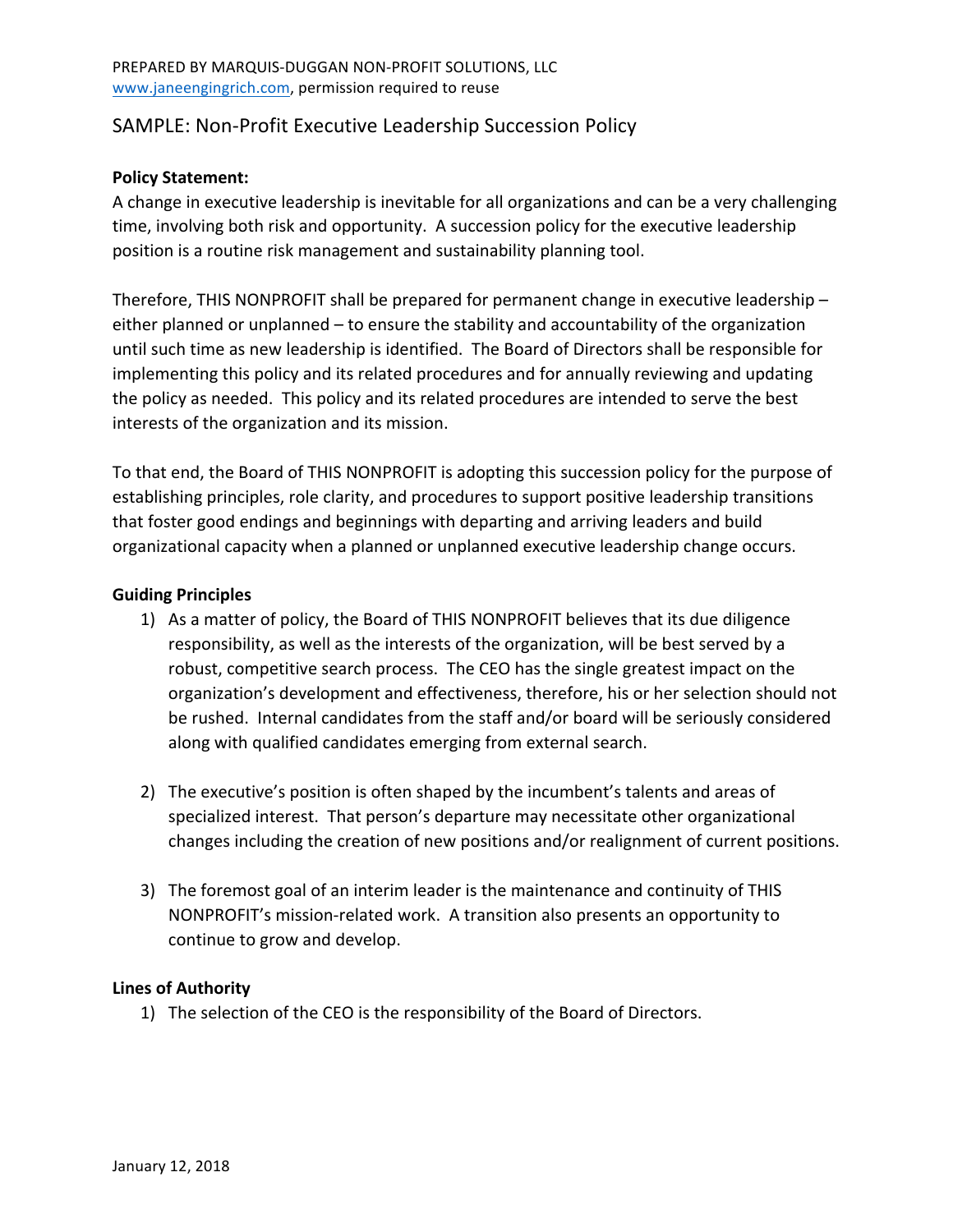- 2) The current CEO has the responsibility to continuously identify, encourage, and help develop managers within the organization who are qualified to meet future leadership needs, whether on a temporary or permanent basis.
- 3) The current CEO has the responsibility to plan for the orderly transition of all managers and key staff members.

### **Emergency Backup Plan**

- 1) For CEO: To be prepared at all times for a leadership transition, the organization shall maintain an up-to-date Emergency Backup Plan with guidelines for the planned or unplanned short-term and long-term absence of the CEO. This plan shall be approved by the Board and will be reviewed annually. The plan can also serve as the Transition Plan when there is a vacancy in the CEO position.
- 2) For Managers: To be prepared at all times for a management transition, the CEO shall maintain an up-to-date Emergency Backup Plan with guidelines for the planned or unplanned short-term and long-term absence of members of the management team. This plan shall be provided to the Board and reviewed on an annual basis.

### Board Action in the Event of Vacancy in the CEO Position

- 1) Organizational Assessment: The Board or an appointed committee shall assess the leadership needs of the organization before a search for a new CEO is conducted. The assessment shall include a review and update (if needed) of the organization's strategic plan. The assessment will be designed to assure the selection of a qualified and capable leader who fits well with the organization's mission, vision, values, culture, and strategic goals and objectives and who has the necessary skills to lead the organization. This assessment may be conducted with the assistance of an outside consultant.
- 2) Transition Plan: The HR Committee shall plan and oversee the transition including establishing a search process and consulting/search services as needed, and nominating staff members, if appropriate, to assist with the selection of the new CEO.
- 3) Option of appointing an Interim CEO: To assure the organization's operations are not interrupted while the Board assesses the leadership needs and recruits a new CEO, the Board may appoint an Interim CEO. This position may be filled by senior management staff as identified in the Emergency Backup Plan for the CEO position or the Board may decide to hire an Interim CEO from outside the organization. If a board member is appointed to serve as Interim CEO, then that board member will be temporarily suspended as a board member during their time as the CEO, but would be reinstated with no loss of tenure once the assignment is completed. The Board should clearly define and communicate the authority of the Interim CEO and set appropriate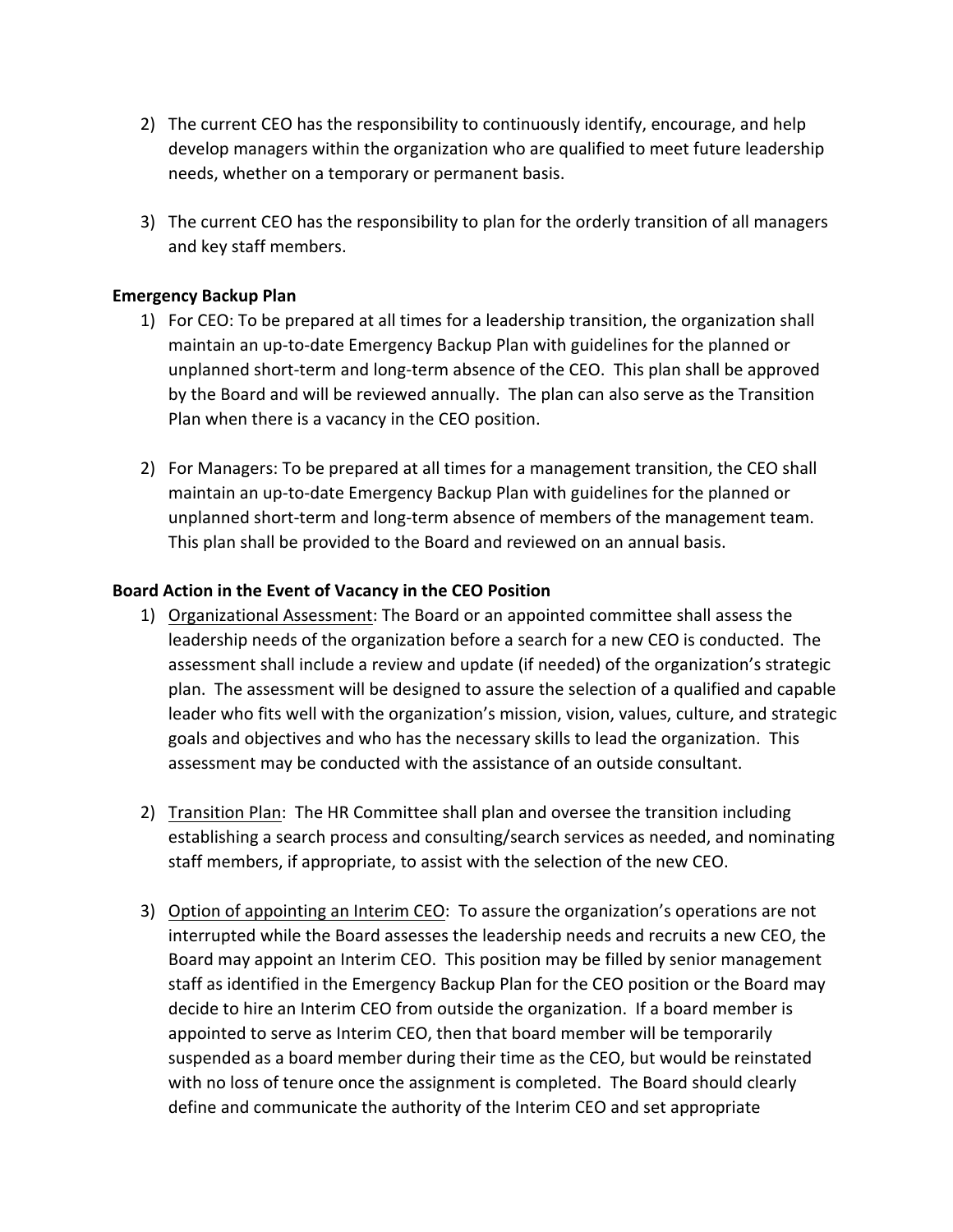compensation. The Board may consider the need to secure outside consulting expertise to assist the Interim CEO.

- 4) Duties of the Interim CEO: The primary responsibility of the Interim CEO is to assure that the organization continues to operate without disruption and that all organizational commitments previously made are appropriately executed, including but not limited to:
	- a. Managing day-to-day operations of the organization, including grant and contract obligations, reports, and other obligations to funders and other stakeholders,
	- b. Supervising staff,
	- c. Maintaining finances and revenue generation and overseeing budgets and expenditures,
	- d. Reporting to Board on a regular basis on the status of the organization and future leadership needs,
	- e. Conducting organizational analysis and consulting with the Board on potential improvements to operational systems, and
	- f. Serving as the spokesperson for the organization including speaking engagements and other external communication.
- 5) Limitations of Authority of Interim CEO: The Interim CEO shall abide by the guidelines set forth above or as detailed in the Emergency Backup Plan specifying the delegated authorities. The Board may consider additional limits on the authority of the Interim CEO beyond those set forth in these guidelines.
- 6) Simultaneous transitions for the CEO and Management Positions: If appointing an Interim CEO from within the organization, the Board may make other temporary management appointments from among other management staff, external hires, or a combination to best assure continuity in leadership and program success through the transition period and afterwards.
- 7) Communication: Maintaining open lines of communication is critical especially during a transition period. To ensure the information is shared on a timely basis with key groups, the Board shall establish the following communication protocol:
	- a. The Board Chair, in consultation with the Executive Committee and Interim CEO, will contact all staff members to inform them about the interim leadership plans,
	- b. The Board Chair, in consultation with the Executive Committee and Interim CEO, will contact funders and external partners to inform them on the transition plan and to introduce the Interim CEO. Such information should be placed on the webpage and otherwise communicated to the public as appropriate.